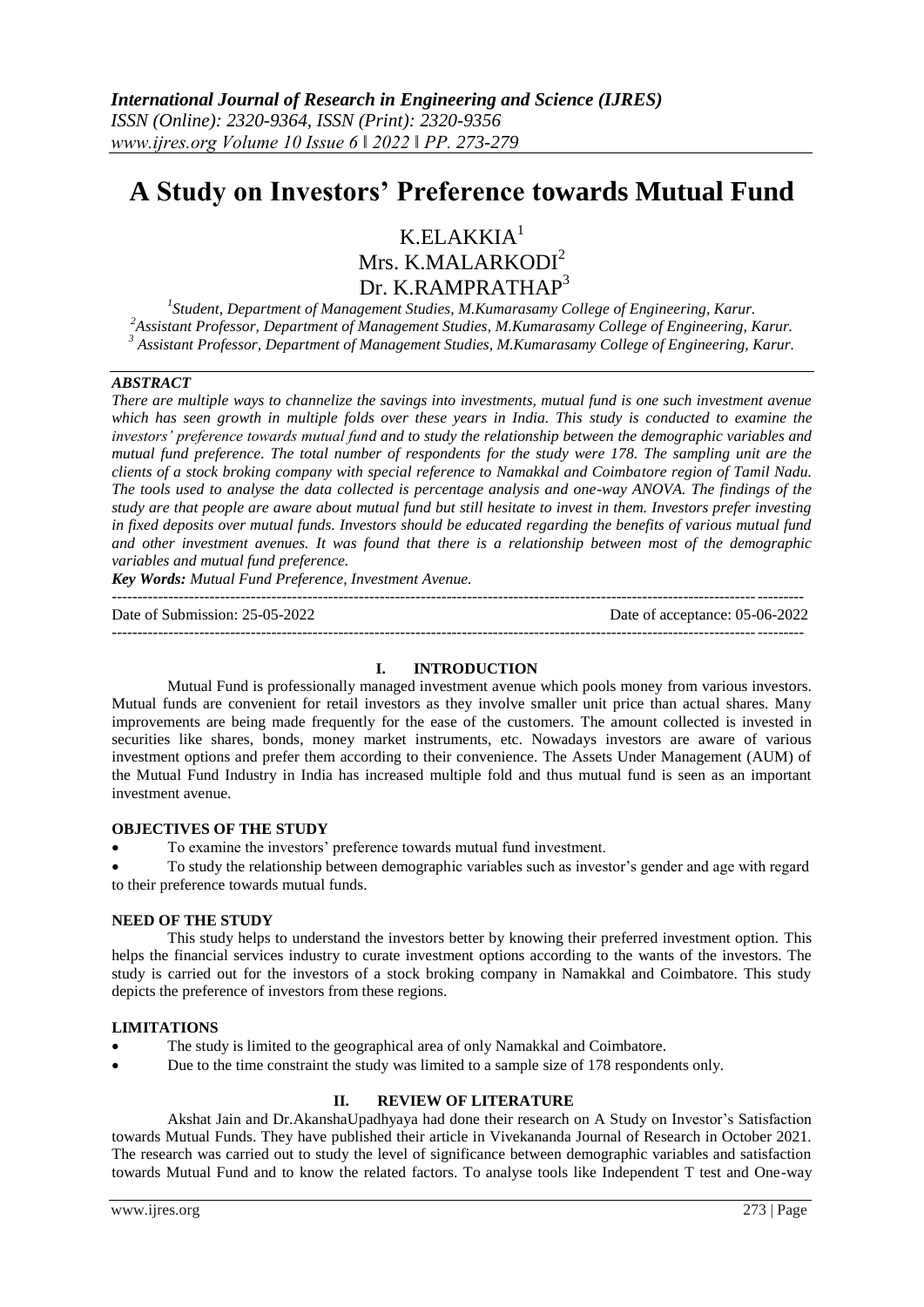Anova was used. It was identified that there was significant difference between age, annual income and satisfaction related factors.

Bharti Wadhwa et al. had done their research on A Study on Behavior and Preferences of Individual Investors towards Investments with Special Reference to Delhi NCR. They have published their research in International Journal of Innovative Technology and Exploring Engineering in April 2019. The study was carried out to know about the investors' behavior and preference towards investments. The risk tolerance level was also studied. The tools used in the research were percentage analysis, Chi-square, Multiple regression analysis and coefficient of correlation. It was found that the awareness of investment knowledge was low. People are sensitive with money and do not make choices easily.

Dr. Ranjit Singh et al. had carried out the research on Measuring Attitude towards Mutual Fund Investment Decisions: Evidences from Tripura, India. They have published their research work in Indian Journal of Finance and Banking on September 2021. The study was conducted to know about the attitude of bank employees towards mutual fund and to find its impact on their investment decisions. The tools used were Percentage analysis, Chi-square and Pseudo R-Square. It was concluded that there is positive relationship between attitude and volume of investment in mutual fund. The overall attitude of the bank employees was favourable towards mutual fund.

HaniyehAmiri and Ana Maria Gil-Lafuente had done their research on Studying of the Factors Affecting on the Mutual Fund by Individual Investor in Iran, Malaysia, Turkey and US. They have published their work in Canadian Center of Science and Education oin July 2016. The research was carried out to examine the main criteria of domestic investors in selection of mutual fund. The tool used for analysis was factor analysis along with Multinomial Logistic Regression. It was found that there was difference between the professional investors and others in selecting mutual fund.

M.Ramu, Dr. CH Hymavathi and Mr. A SaiManideep had done their research on Analysing the Effect of Financial Risk Perception, Risk Tolerance on Investment Behaviour: An Empirical Analysis. They have published their research in Turkish Journal of Computer and Mathematics Education in April 2021. The study was carried out to examine the relationships between risk perception, risk tolerance and investment behaviour. The tools used were Correlation, Regression and Reliability test. It was identified that there was significant effect between risk perception & risk tolerance and investor behaviour and risk tolerance. But there was insignificant effect between risk perception and investor behaviour.

Manoj Kumar Chaudhary, Ajay Prasad Dhakal and MadhavAdhikari had done their research on An Investors' Interest towards Mutual Funds: A Study of Kathmandu Valley, Nepal. It was in IT in Industry in March 2021. The research was carried out to assess the investor's mind-set towards mutual fund in Kathmandu Valley. The tools used for the analysis were correlation analysis and descriptive analysis. It was found that the investors were familiar with fixed deposits but other instruments like shares, bonds and debentures were not familiar. It was recommended that the concerned authorities to conduct awareness programs.

Dr. M.Sumathy and Mr.Shaneeb P had done their research on Investors perception towards Mutual Funds: A Study among the selected House Holds from Coimbatore. They have published their article in Research Review International Journal of Multidisciplinary in November 2018. The research was conducted to primarily study the customer knowledge on various investment avenues. The tools used were Anova, Chi-square and Kruskal-Wallis test. It was concluded that more new and advanced schemes should be launched to keep up with investors' confidence.

Dr. Vedala Naga Sailaja had done research on A Study on Investors Awareness towards Mutual Funds Investment. The research was published in International Journal of Civil Engineering and Technology in March 2018. The objective of the research was to find the level of awareness towards mutual fund investment and to assess the relationship between household income and the category of mutual fund they invest in. The tools used for the analysis was percentage analysis, Chi-square and one-way anova. It was found that most investors didn't know about shard store items. The charges for financial specialist from customers should be decreased by increasing the number of speculators.

RajanBilasBajracharya had done research on A Study of Investors' Awareness towards Mutual Funds in Kathmandu Metropolitan City, Nepal. The article was published in KAAV International Journal of Law, Finance & Industrial Relations in June 2018. The research was conducted to identify the investor's awareness towards mutual fund in the Kathmandu Metropolitan City. The tool used analysis was Chi-square test. It was found that the investors are not confident to invest in mutual fund as they feel it is unsafe. They have other safer options to invest their money so they opt other investment options when compared with mutual funds.

ShivamTripathi had done their research on An Empirical Study of Mutual Fund Awareness among the people of Ahmedabad. The article was published in GAP, A Global Journal of Interdisciplinary Studies in May 2020. The study was carried out to know the relationship between the risks and return activities of investors and their outlook. The tool used for the analysis was percentage analysis. The research concluded that the investors are aware of mutual fund but still very few people are only investing in mutual fund. Investors consider mutual fund to be a risky investment option.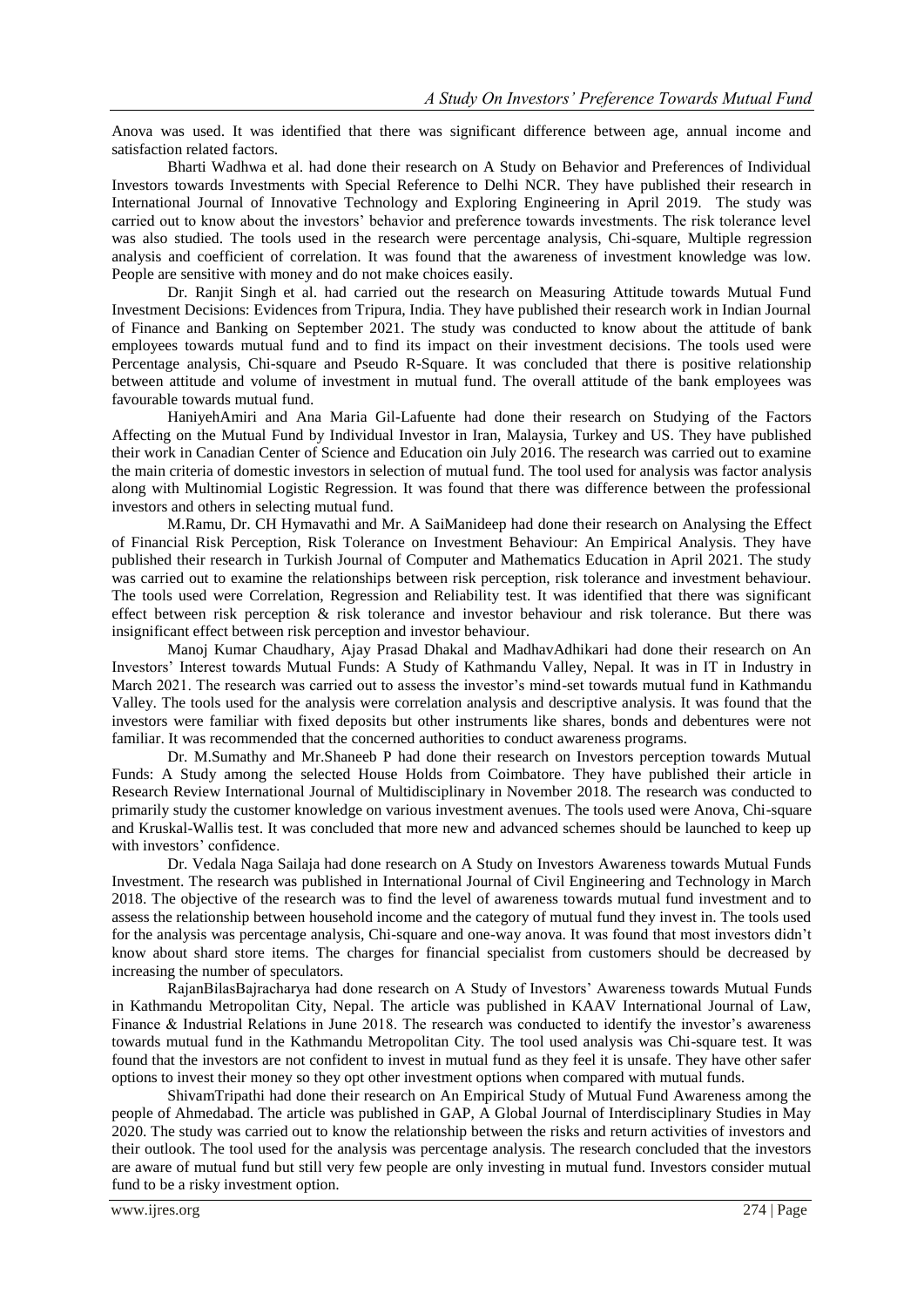## **III. RESEARCH METHODOLOGY**

## **3.1 RESEARCH DESIGN**

The design adopted in the study is descriptive research conducted through a well-structured questionnaire.

#### **3.2 METHOD OF COLLECTION**

The method of data collection is both primary data and secondary data.

#### **3.3 SAMPLING SIZE**

The sample size of the study is 178.

#### **3.4 SAMPLING UNIT**

The sampling unit of the study is the clients of a stock broking company with special reference to Namakkal and Coimbatore.

#### **3.5 SAMPLING METHOD**

The sampling method used in the study is stratified random sampling.

#### **3.6 TOOLS FOR DATA ANALYSIS**

The tools used for data analysis is Percentage Analysis and One-way ANOVA.

## **Percentage Analysis**

## **IV. DATA ANALYSIS**

|                                                                      | Table 4.1             |                 |                   |
|----------------------------------------------------------------------|-----------------------|-----------------|-------------------|
|                                                                      | Demographic variables | Frequency       | Percent           |
|                                                                      | Male                  | 133             | 74.7              |
| Gender                                                               | Female                | $\overline{45}$ | $\overline{25.3}$ |
|                                                                      | Total                 | 178             | 100               |
|                                                                      | Below 25 years        | 51              | 28.7              |
|                                                                      | $25-40$ years         | 65              | 36.5              |
|                                                                      | $40-60$ years         | 58              | 32.6              |
|                                                                      | Above 60 years        | $\overline{4}$  | 2.2               |
|                                                                      | Total                 | 178             | 100               |
|                                                                      | School                | $\overline{11}$ | 6.2               |
|                                                                      | Graduate              | 69              | 38.8              |
|                                                                      | Post graduate         | 68              | 38.2              |
| <b>Marital Status</b>                                                | Professional          | 30              | 16.9              |
|                                                                      | Total                 | 178             | 100               |
|                                                                      | Married               | $\overline{94}$ | 52.8              |
|                                                                      | Unmarried             | $\overline{84}$ | 47.2              |
|                                                                      | Total                 | 178             | $\overline{100}$  |
|                                                                      | Self-Employed         | 49              | 27.5              |
|                                                                      | Government Employee   | 34              | 19.1              |
|                                                                      | Private Employee      | 92              | 51.7              |
|                                                                      | Retired               | $\overline{3}$  | 1.7               |
|                                                                      | Total                 | 178             | 100               |
|                                                                      | Below 2 lakhs         | 44              | 24.7              |
|                                                                      | 2-4 lakhs             | 61              | 34.3              |
| Annual Income                                                        | 4-6 lakhs             | 26              | 14.6              |
|                                                                      | Above 6 lakhs         | 47              | 26.4              |
|                                                                      | Total                 | 178             | 100               |
|                                                                      | Less than 25000       | 60              | 33.7              |
|                                                                      | 25000-50000           | 49              | 27.5              |
|                                                                      | 50000-1 lakh          | 27              | 15.2              |
|                                                                      | Above 1 lakh          | 42              | 23.6              |
| Age<br>Academic Qualification<br>Occupation<br><b>Annual Savings</b> | Total                 | 178             | 100               |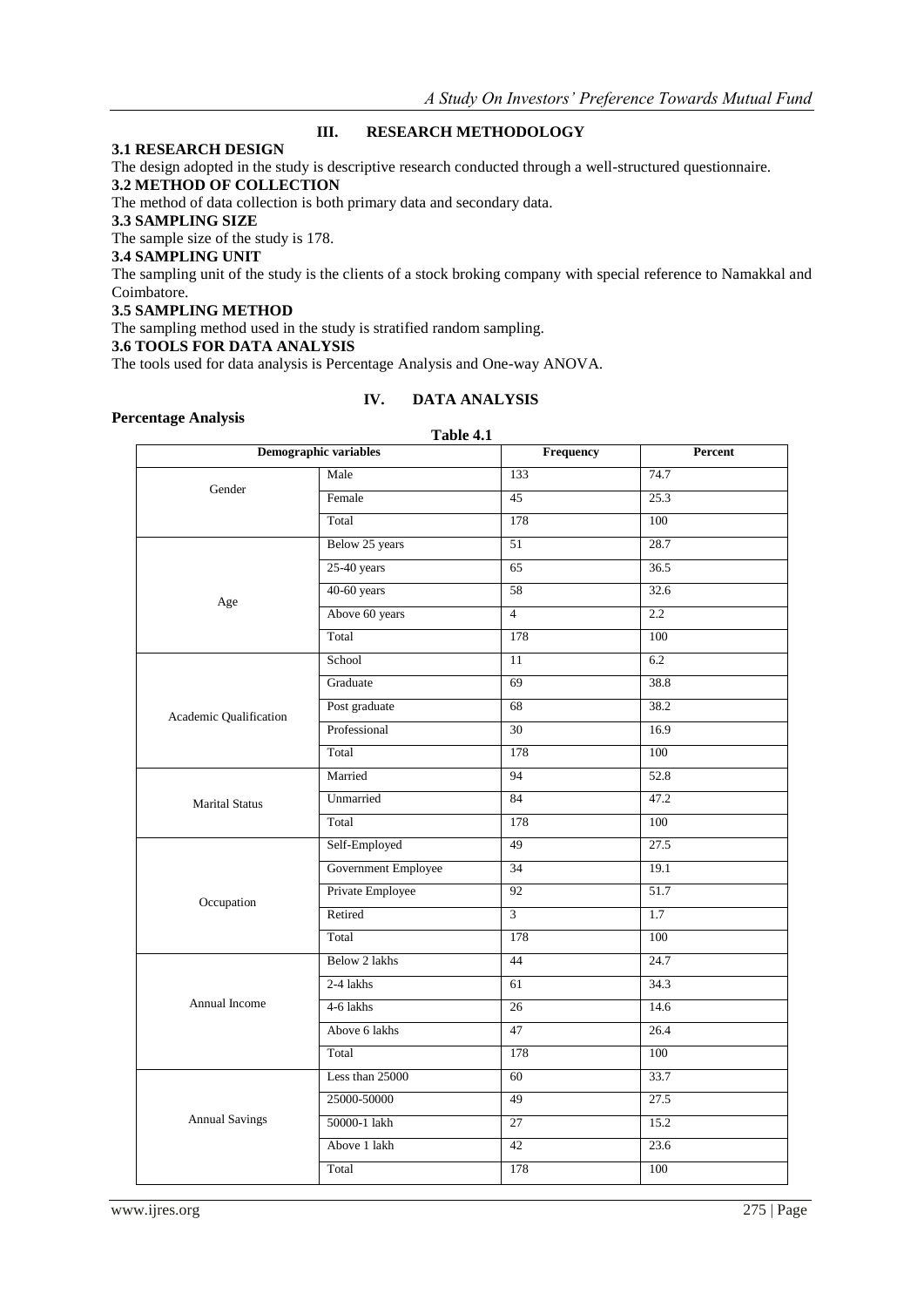*A Study On Investors' Preference Towards Mutual Fund*

|                          | Daily              | 13  | 7.3  |
|--------------------------|--------------------|-----|------|
| How often do you invest? | Monthly            | 84  | 47.2 |
|                          | Quaterly           | 27  | 15.2 |
|                          | <b>Bi-Annually</b> | 15  | 8.4  |
|                          | Annually           | 39  | 21.9 |
|                          | Total              | 178 | 100  |

From the above table 4.1, it was found that 74.7% of the investors were male, 36.5% of the investors were in the age group of 25-40 years, 38.8% of the investors were graduates, 52.8% of the investors were married, 51.7% of the investors were private employees, 34.3% of the investors had an annual income of between 2-4 lakhs, 33.7% of the investors' annual savings were less than 25000, 47.2% of the investors invested monthly.

## **ANOVA (Analysis of Variance)**

**Mutual Fund Preference \* Age**

Null Hypothesis H0: There is no relationship between MFP and Age

Alternate Hypothesis H1A: There is relationship between MFP1 and Age

H1B: There is relationship between MFP2 and Age

H1C: There is relationship between MFP3 and Age H1D: There is relationship between MFP4 and Age

H1E: There is relationship between MFP5 and Age

## **Table 4.2**

| <b>ANOVA</b>     |                       |                |     |             |             |      |  |  |
|------------------|-----------------------|----------------|-----|-------------|-------------|------|--|--|
|                  |                       | Sum of Squares | df  | Mean Square | $\mathbf F$ | Sig. |  |  |
| MFP1             | <b>Between Groups</b> | 7.527          | 3   | 2.509       | 2.495       | .062 |  |  |
|                  | Within Groups         | 174.995        | 174 | 1.006       |             |      |  |  |
|                  | Total                 | 182.522        | 177 |             |             |      |  |  |
| MFP <sub>2</sub> | <b>Between Groups</b> | 5.225          | 3   | 1.742       | 1.534       | .207 |  |  |
|                  | Within Groups         | 197.495        | 174 | 1.135       |             |      |  |  |
|                  | Total                 | 202.719        | 177 |             |             |      |  |  |
| MFP3             | <b>Between Groups</b> | 10.024         | 3   | 3.341       | 2.536       | .058 |  |  |
|                  | Within Groups         | 229.285        | 174 | 1.318       |             |      |  |  |
|                  | Total                 | 239.309        | 177 |             |             |      |  |  |
| MFP4             | <b>Between Groups</b> | .883           | 3   | .294        | .235        | .872 |  |  |
|                  | Within Groups         | 217.572        | 174 | 1.250       |             |      |  |  |
|                  | Total                 | 218.455        | 177 |             |             |      |  |  |
| MFP5             | <b>Between Groups</b> | 5.940          | 3   | 1.980       | 1.381       | .250 |  |  |
|                  | Within Groups         | 249.504        | 174 | 1.434       |             |      |  |  |
|                  | Total                 | 255.444        | 177 |             |             |      |  |  |

The above table 4.2, shows that the null hypothesis is accepted as significance value of all the variables exceeded 0.05. Thus there is norelationship between age and Mutual Fund Preference (1,2,3,4&5).

#### **Mutual Fund Preference \* Qualification**

Null Hypothesis H0: There is no relationship between MFP and Qualification

Alternate Hypothesis H1A: There is relationship between MFP1 and Qualification

H1B: There is relationship between MFP2 and Qualification

- H1C: There is relationship between MFP3 and Qualification
- H1D: There is relationship between MFP4 and Qualification

H1E: There is relationship between MFP5 and Qualification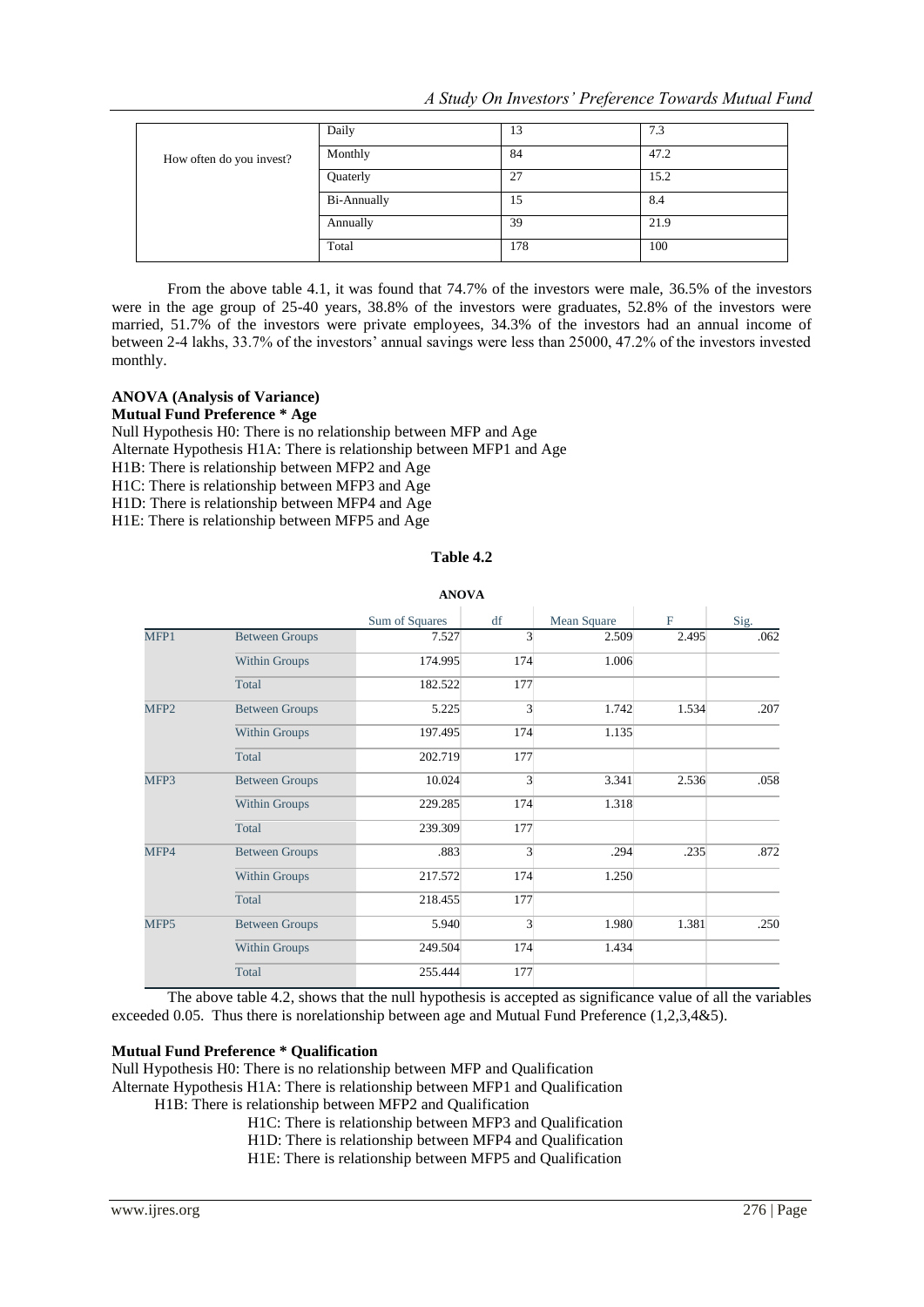|                  | Table 4.3<br><b>ANOVA</b> |                |     |             |              |      |  |  |  |  |
|------------------|---------------------------|----------------|-----|-------------|--------------|------|--|--|--|--|
|                  |                           | Sum of Squares | df  | Mean Square | $\mathbf{F}$ | Sig. |  |  |  |  |
| MFP1             | <b>Between Groups</b>     | 4.075          | 3   | 1.358       | 1.325        | .268 |  |  |  |  |
|                  | Within Groups             | 178.447        | 174 | 1.026       |              |      |  |  |  |  |
|                  | Total                     | 182.522        | 177 |             |              |      |  |  |  |  |
| MFP <sub>2</sub> | <b>Between Groups</b>     | 5.932          | 3   | 1.977       | 1.749        | .159 |  |  |  |  |
|                  | Within Groups             | 196.787        | 174 | 1.131       |              |      |  |  |  |  |
|                  | Total                     | 202.719        | 177 |             |              |      |  |  |  |  |
| MFP3             | <b>Between Groups</b>     | 3.125          | 3   | 1.042       | .767         | .514 |  |  |  |  |
|                  | Within Groups             | 236.184        | 174 | 1.357       |              |      |  |  |  |  |
|                  | Total                     | 239.309        | 177 |             |              |      |  |  |  |  |
| MFP4             | <b>Between Groups</b>     | 3.304          | 3   | 1.101       | .891         | .447 |  |  |  |  |
|                  | Within Groups             | 215.151        | 174 | 1.236       |              |      |  |  |  |  |
|                  | Total                     | 218.455        | 177 |             |              |      |  |  |  |  |
| MFP <sub>5</sub> | <b>Between Groups</b>     | 6.744          | 3   | 2.248       | 1.573        | .198 |  |  |  |  |
|                  | <b>Within Groups</b>      | 248.700        | 174 | 1.429       |              |      |  |  |  |  |
|                  | Total                     | 255.444        | 177 |             |              |      |  |  |  |  |

The above table 4.3, shows that the null hypothesis is accepted as significance value of all the variables exceeded 0.05. Thus there no is relationship between qualification and Mutual Fund Preference (1, 2, 3, 4 & 5).

## **Mutual Fund Preference \* Occupation**

Null Hypothesis H0: There is no relationship between MFP and Occupation Alternate Hypothesis H1A: There is relationship between MFP1 and Occupation H1B: There is relationship between MFP2 and Occupation

- H1C: There is relationship between MFP3 and Occupation
- H1D: There is relationship between MFP4 and Occupation
- H1E: There is relationship between MFP5 and Occupation

|                       | Sum of Squares | df             | Mean Square | $\mathbf F$ | Sig. |
|-----------------------|----------------|----------------|-------------|-------------|------|
| <b>Between Groups</b> | 4.655          | 3              | 1.552       | 1.518       | .212 |
| Within Groups         | 177.867        | 174            | 1.022       |             |      |
| Total                 | 182.522        | 177            |             |             |      |
| <b>Between Groups</b> | 1.573          | 3              | .524        | .454        | .715 |
| <b>Within Groups</b>  | 201.146        | 174            | 1.156       |             |      |
| Total                 | 202.719        | 177            |             |             |      |
| <b>Between Groups</b> | 2.421          | 3              | .807        | .593        | .620 |
| Within Groups         | 236.888        | 174            | 1.361       |             |      |
| Total                 | 239.309        | 177            |             |             |      |
| <b>Between Groups</b> | 6.206          | 3              | 2.069       | 1.696       | .170 |
| Within Groups         | 212.249        | 174            | 1.220       |             |      |
| Total                 | 218.455        | 177            |             |             |      |
| <b>Between Groups</b> | 1.268          | $\overline{3}$ | .423        | .289        | .833 |
| <b>Within Groups</b>  | 254.176        | 174            | 1.461       |             |      |
| Total                 | 255.444        | 177            |             |             |      |
|                       |                |                |             |             |      |

#### **Table 4.4 ANOVA**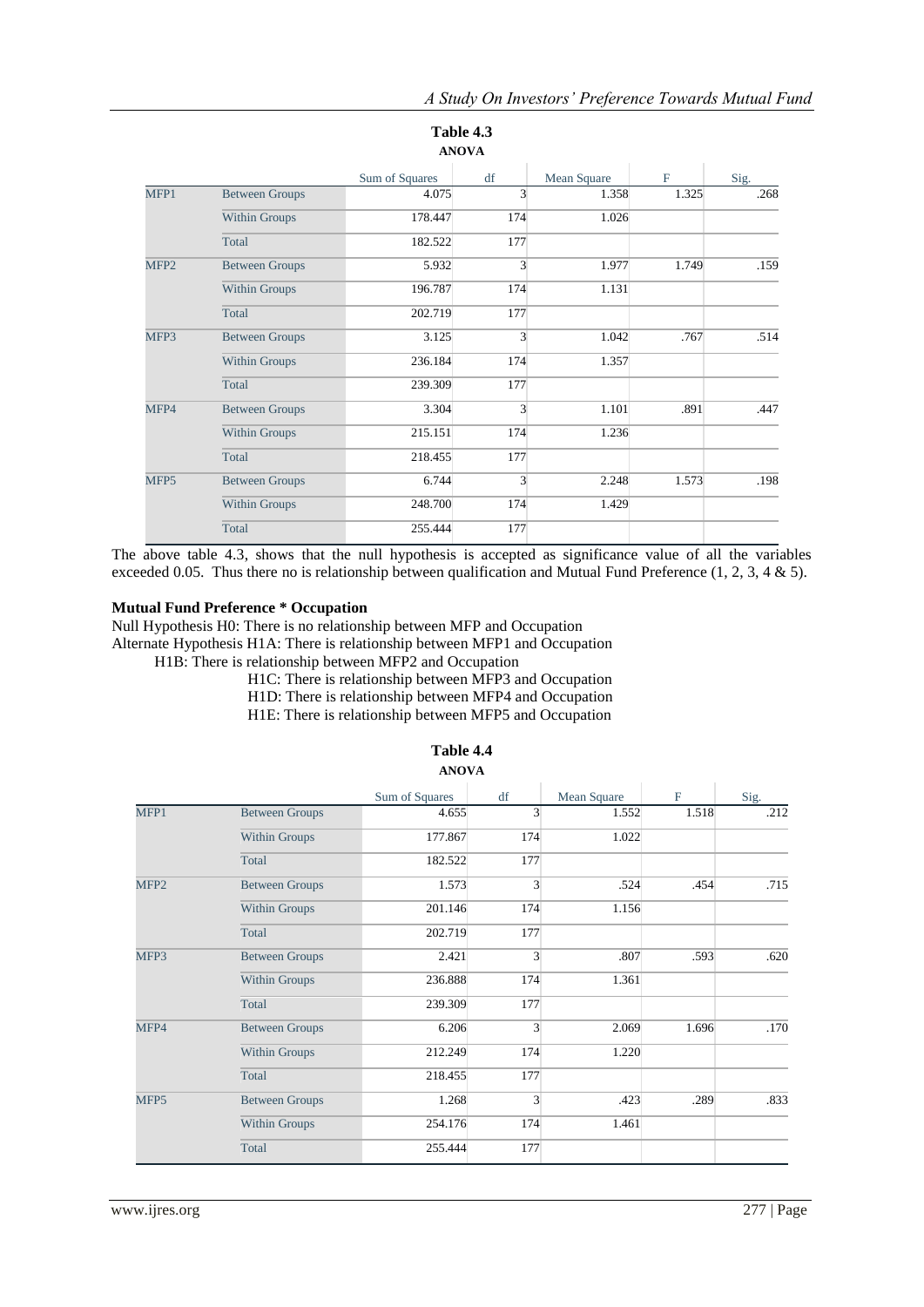The above table 4.4, shows that the null hypothesis is accepted as significance value of all the variables exceeded 0.05. Thus there is no relationship between occupation and Mutual Fund Preference  $(1, 2, 3, 4 \& 5)$ .

#### **Mutual Fund Preference \* Annual Income**

Null Hypothesis H0: There is no relationship between MFP and Annual Income Alternate Hypothesis H1A: There is relationship between MFP1 and Annual Income H1B: There is relationship between MFP2 and Annual Income

> H1C: There is relationship between MFP3 and Annual Income H1D: There is relationship between MFP4 and Annual Income H1E: There is relationship between MFP5 and Annual Income

|                  |                       | Sum of Squares | df  | Mean Square | $_{\rm F}$ | Sig. |
|------------------|-----------------------|----------------|-----|-------------|------------|------|
| MFP1             | <b>Between Groups</b> | 5.063          | 3   | 1.688       | 1.655      | .179 |
|                  | Within Groups         | 177.459        | 174 | 1.020       |            |      |
|                  | Total                 | 182.522        | 177 |             |            |      |
| MFP <sub>2</sub> | <b>Between Groups</b> | 10.481         | 3   | 3.494       | 3.162      | .026 |
|                  | <b>Within Groups</b>  | 192.238        | 174 | 1.105       |            |      |
|                  | Total                 | 202.719        | 177 |             |            |      |
| MFP3             | <b>Between Groups</b> | 12.477         | 3   | 4.159       | 3.190      | .025 |
|                  | <b>Within Groups</b>  | 226.832        | 174 | 1.304       |            |      |
|                  | Total                 | 239.309        | 177 |             |            |      |
| MFP4             | <b>Between Groups</b> | 4.889          | 3   | 1.630       | 1.328      | .267 |
|                  | Within Groups         | 213.567        | 174 | 1.227       |            |      |
|                  | Total                 | 218.455        | 177 |             |            |      |
| MFP5             | <b>Between Groups</b> | 7.645          | 3   | 2.548       | 1.789      | .151 |
|                  | <b>Within Groups</b>  | 247.799        | 174 | 1.424       |            |      |
|                  | Total                 | 255.444        | 177 |             |            |      |

#### **Table 4.5 ANOVA**

The above table 4.5, shows that the null hypothesis is accepted in case of MFP1, MFP4 and MFP5 and alternate hypothesis is accepted in case of MFP2 and MFP3. Null hypothesis is accepted when the significance level is more than 0.05.

#### **Mutual Fund Preference \* Annual Savings**

Null Hypothesis H0: There is no relationship between MFP and Annual Savings Alternate Hypothesis H1A: There is relationship between MFP1 and Annual Savings H1B: There is relationship between MFP2 and Annual Savings

- H1C: There is relationship between MFP3 and Annual Savings
- H1D: There is relationship between MFP4 and Annual Savings H1E: There is relationship between MFP5 and Annual Savings

## **Table 4.6**

|                  |                       | Sum of Squares | df  | Mean Square | $_{\rm F}$ | Sig. |
|------------------|-----------------------|----------------|-----|-------------|------------|------|
| MFP1             | <b>Between Groups</b> | 2.478          |     | .826        | .798       | .496 |
|                  | <b>Within Groups</b>  | 180.044        | 174 | 1.035       |            |      |
|                  | Total                 | 182.522        | 177 |             |            |      |
| MFP <sub>2</sub> | <b>Between Groups</b> | 8.069          |     | 2.690       | 2.404      | .069 |
|                  | Within Groups         | 194.650        | 174 | 1.119       |            |      |
|                  | Total                 | 202.719        | 177 |             |            |      |
| MFP3             | <b>Between Groups</b> | 4.712          |     | 1.571       | 1.165      | .325 |